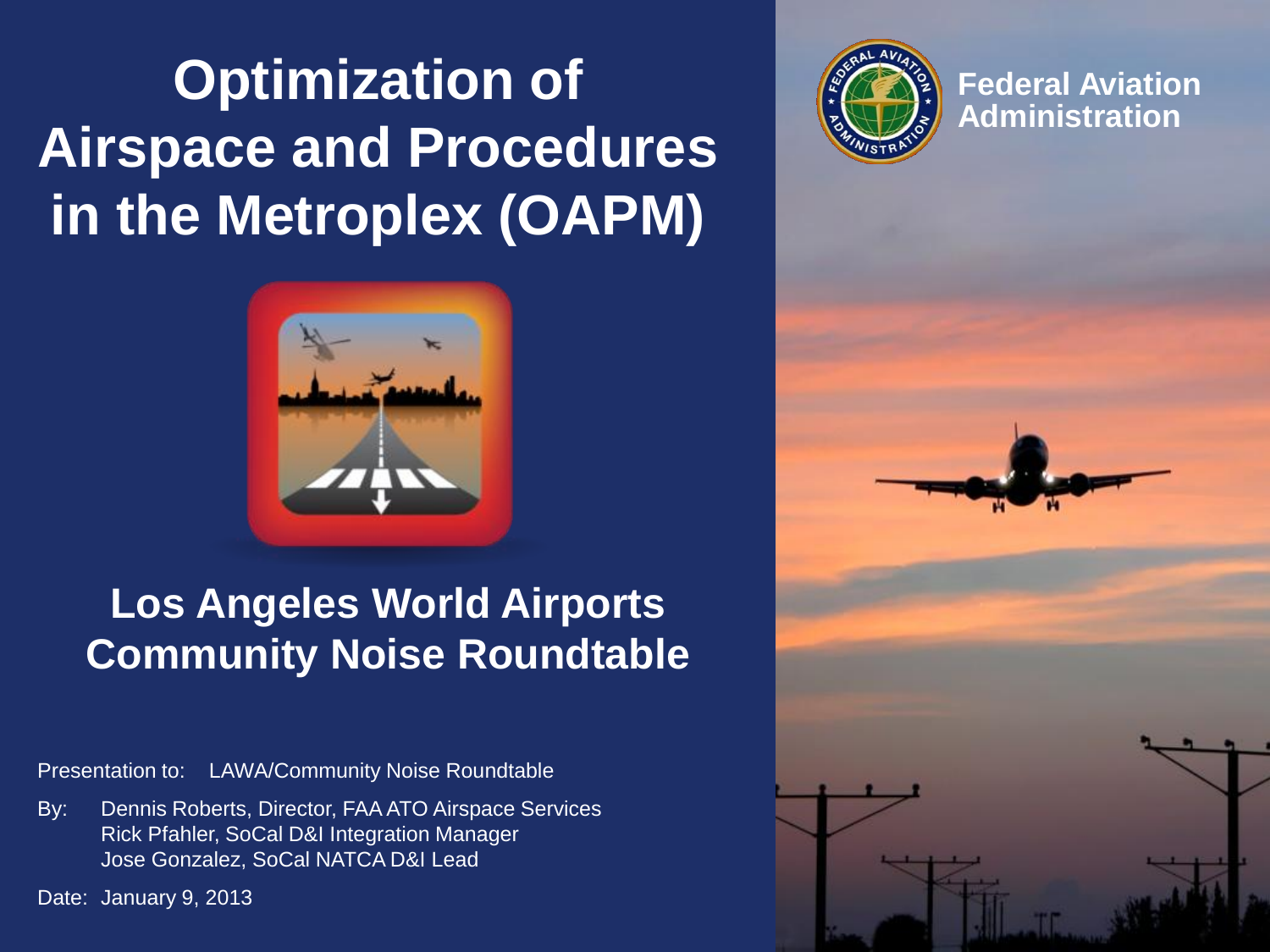## **Agenda**

- Welcome / Introductions
- SoCal OAPM Project
	- Purpose
	- Scope
	- Process
- SoCal OAPM work plan and schedule
- Outreach
- D&I Team progress report and accomplishments to date
- Questions?

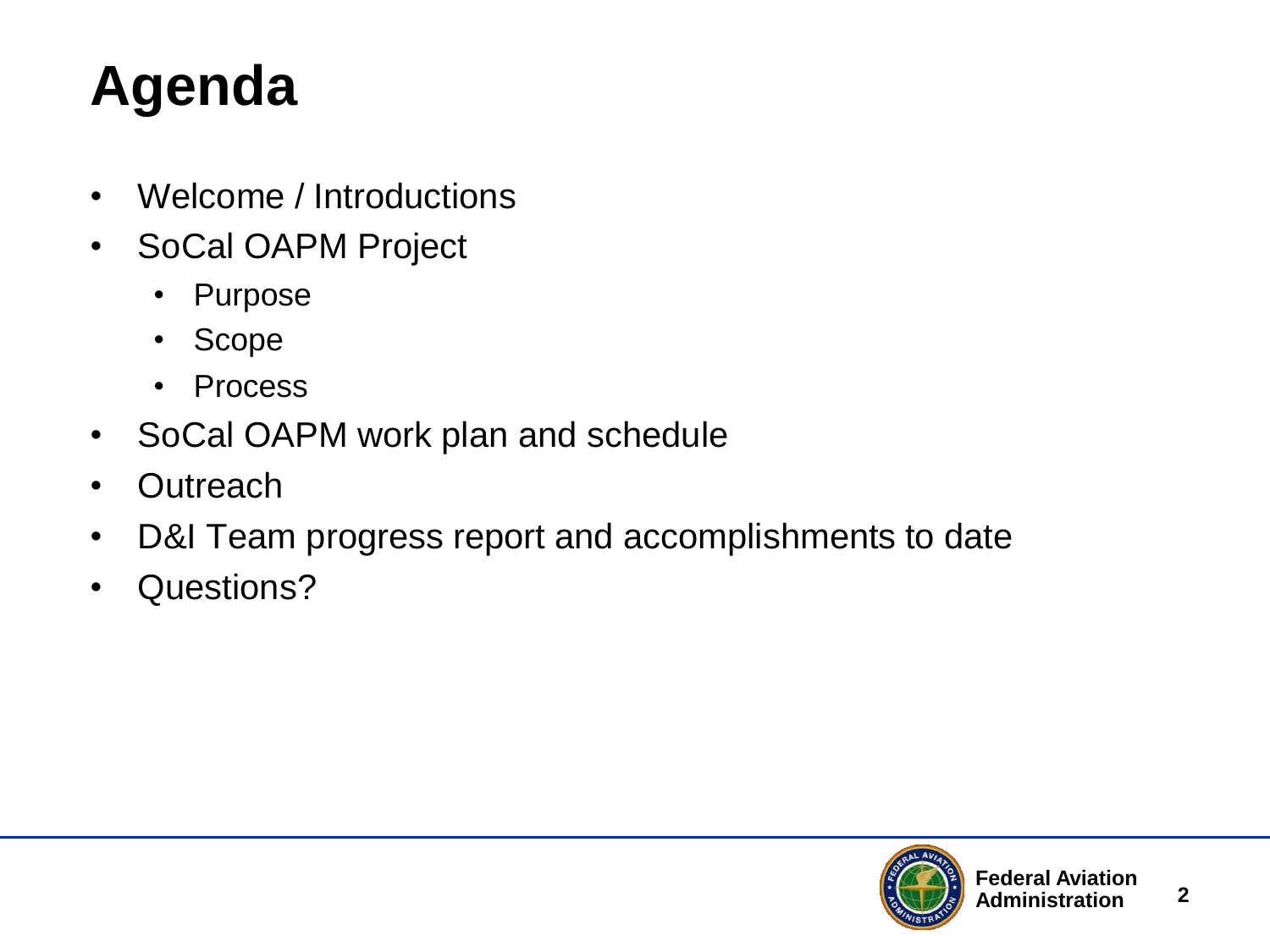### **Purpose**

- RTCA's Task Force 5 recommendations for NextGen implementation included:
	- Focus on major metropolitan areas
	- Optimize flight paths and climb/descent profiles
	- Institute collaborative teams to broadly proliferate existing PBN experience and expertise
	- Promote RNAV "everywhere" and RNP (Required Navigational Performance) "where beneficial"
	- Integrate airspace and procedure design
	- Decouple operations arriving and departing adjacent airports
	- Use 3 NM and terminal separation rules wherever possible
- Guiding Principles
	- Existing Standards
	- Leverage Existing Equipage
	- Limit to Environmental Assessment or less

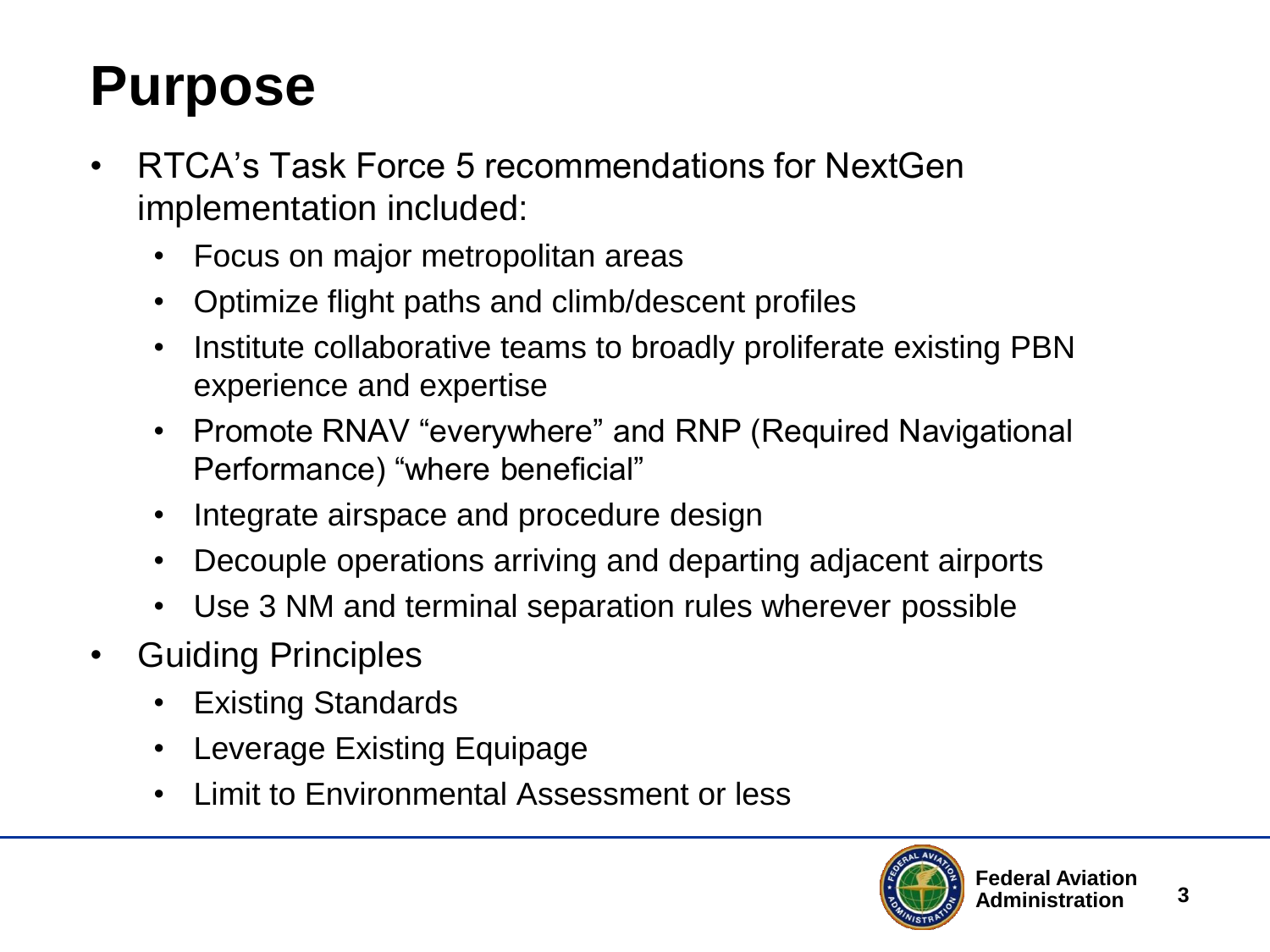#### **OAPM Teams**



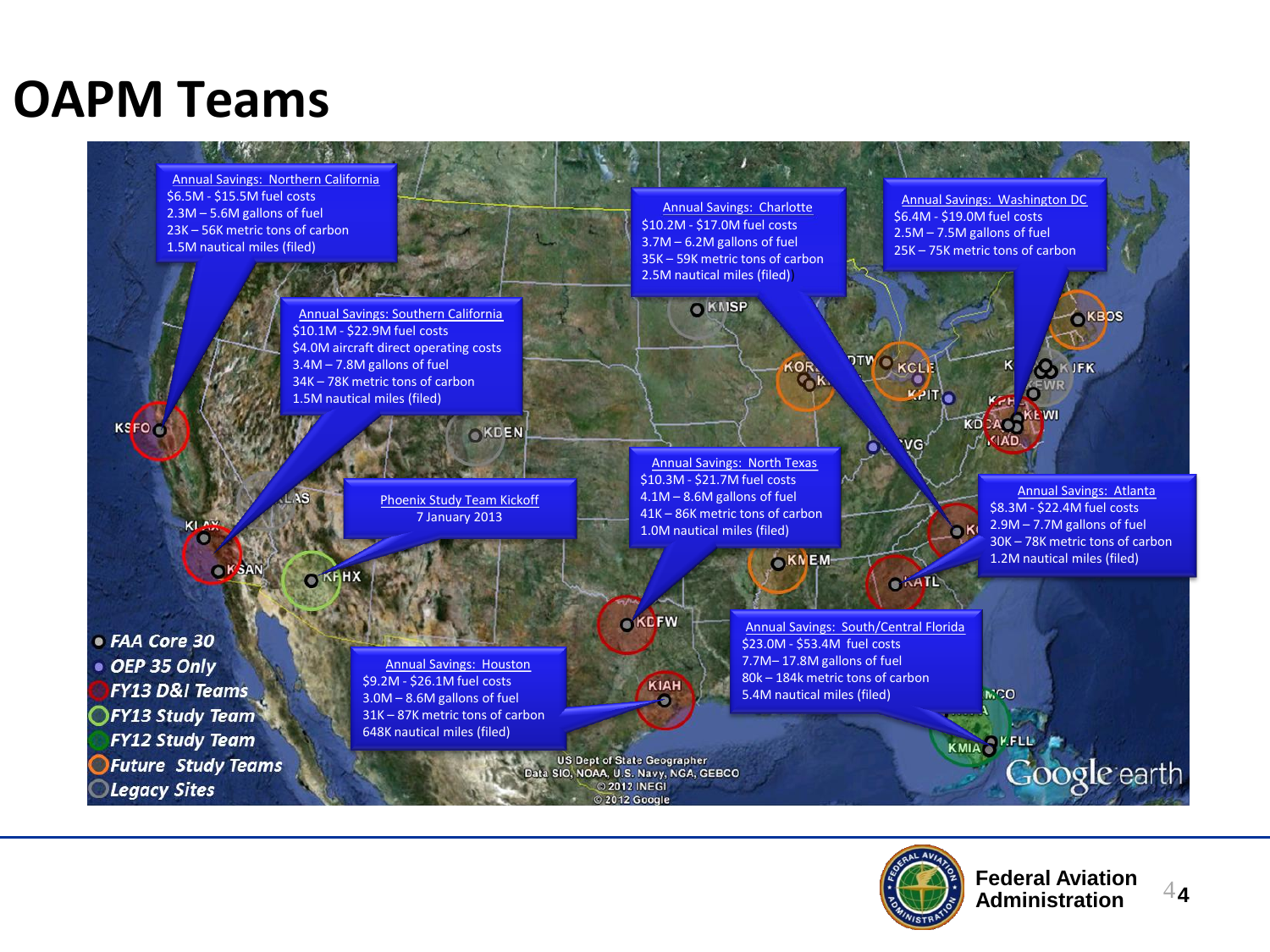## **Scope**

- Over 170 issues identified by Study Team (Facilities/Stakeholders) *En route: 43 Terminal: 83 Stakeholder: 44*
- Similar concerns identified by multiple stakeholders
- Consolidated as appropriate
- Some issues require evaluation
- Some issues considered out of scope of OAPM process
	- RNAV visual approaches
	- Palm Springs (PSP) operations revert to LA Center (ZLA) overnight
	- Lack of radar coverage
	- Extended service volume for Ontario (ONT) ILS
	- Reverse flows over Gorman VOR (GMN)
	- Class B, Class C, TRSA changes
	- Restructuring T-Routes throughout Southern Cal TRACON (SCT)
	- Point Magoo NAS (NTD) airspace transfer

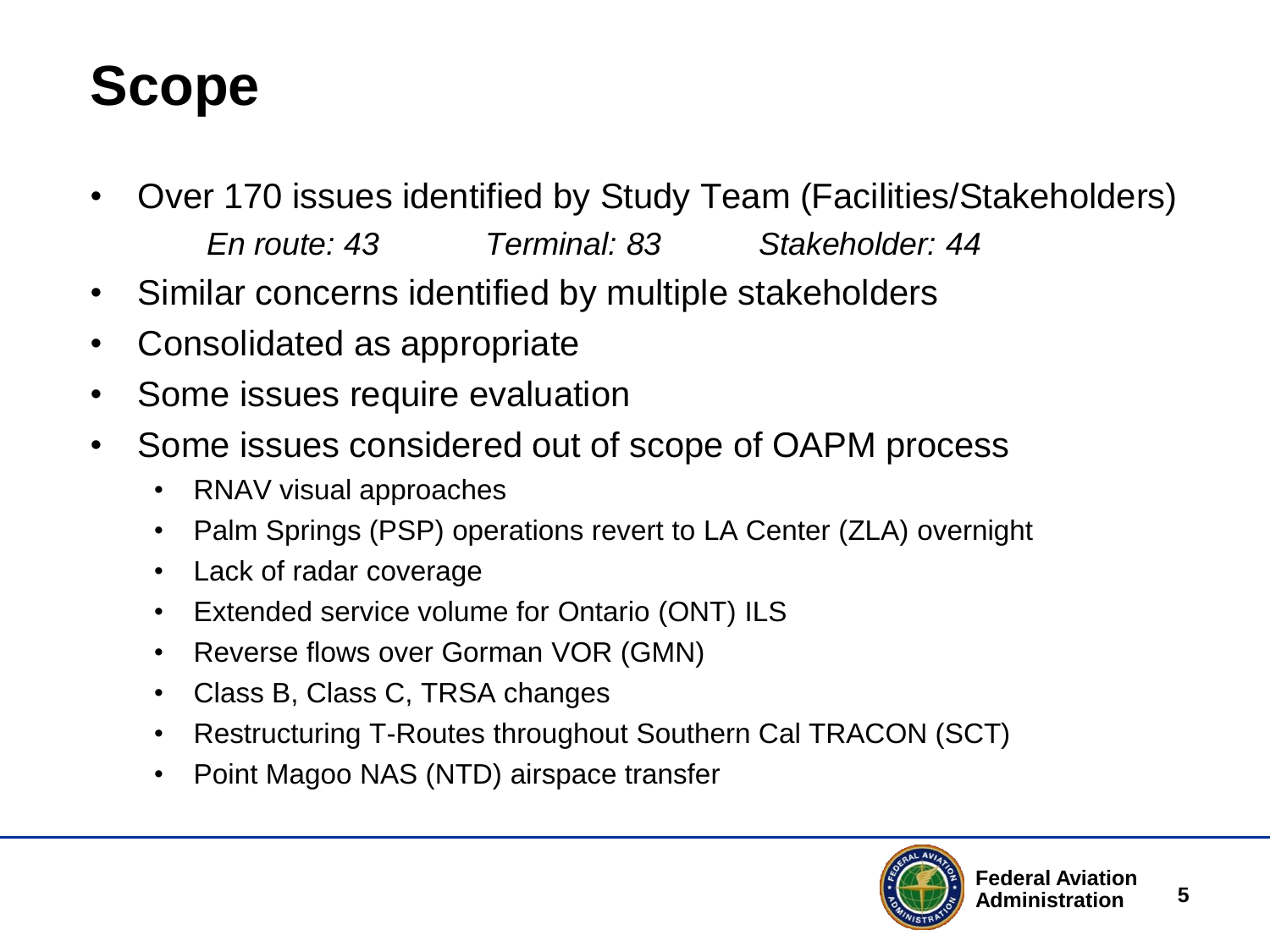#### **Process**



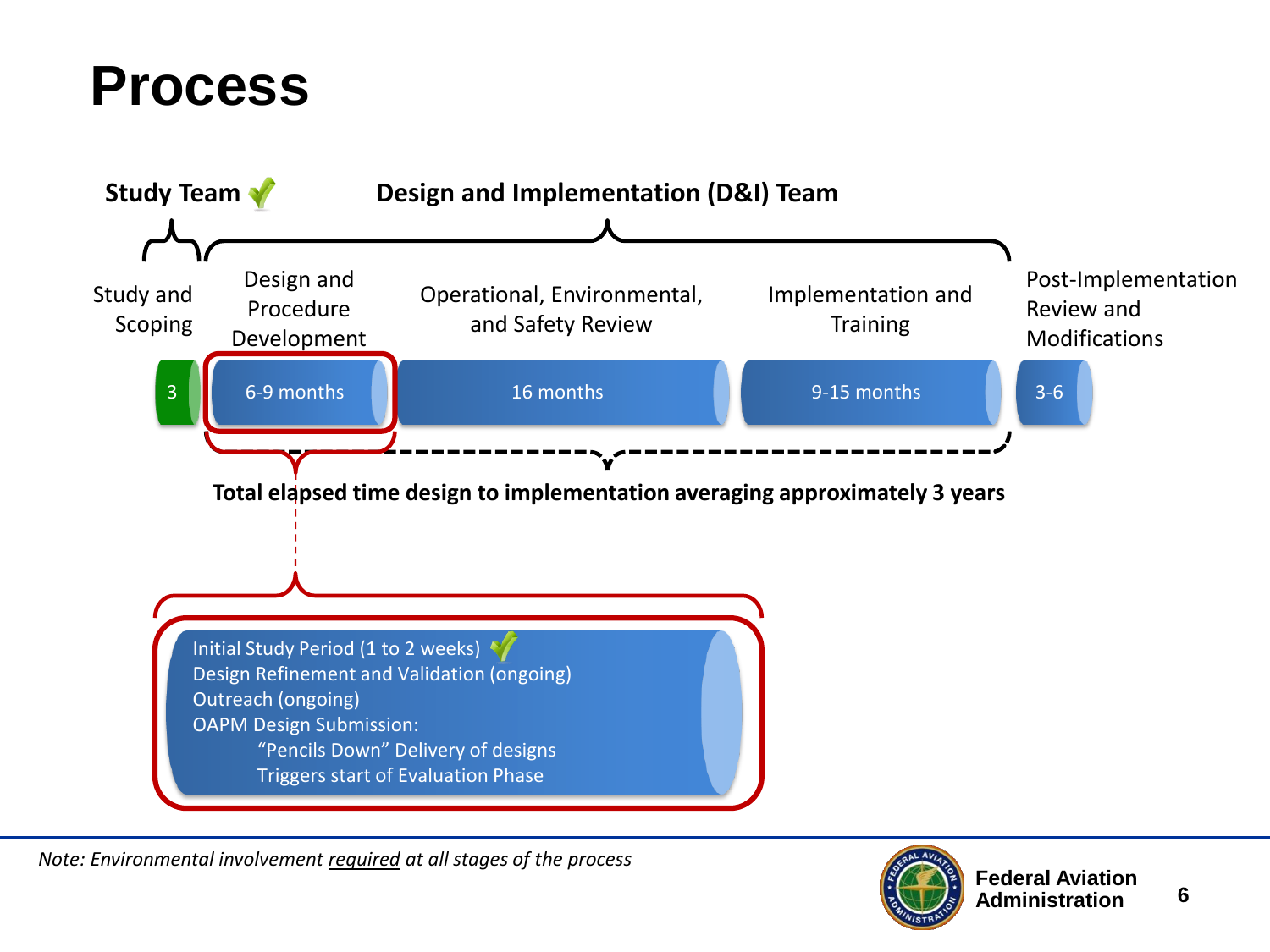# **SoCal OAPM Work Plan and Schedule**

- General work schedule alternates between ZLA (Palmdale, CA) and SCT (near Miramar NAS)
	- Many procedures are being refined and modified on a weekly, if not daily basis
	- Administrative tasks or planning/scheduling changes
- Scheduled procedure designs to be complete end of March 2013
	- Minor changes will be made to procedures after March
	- Bulk of the work should be done by the "100% design complete" milestone
- April and May 2013 will focus on airspace changes that accommodate the new procedures
- Process being tracked and monitored by White House and Office of Management and Budget (OMB)

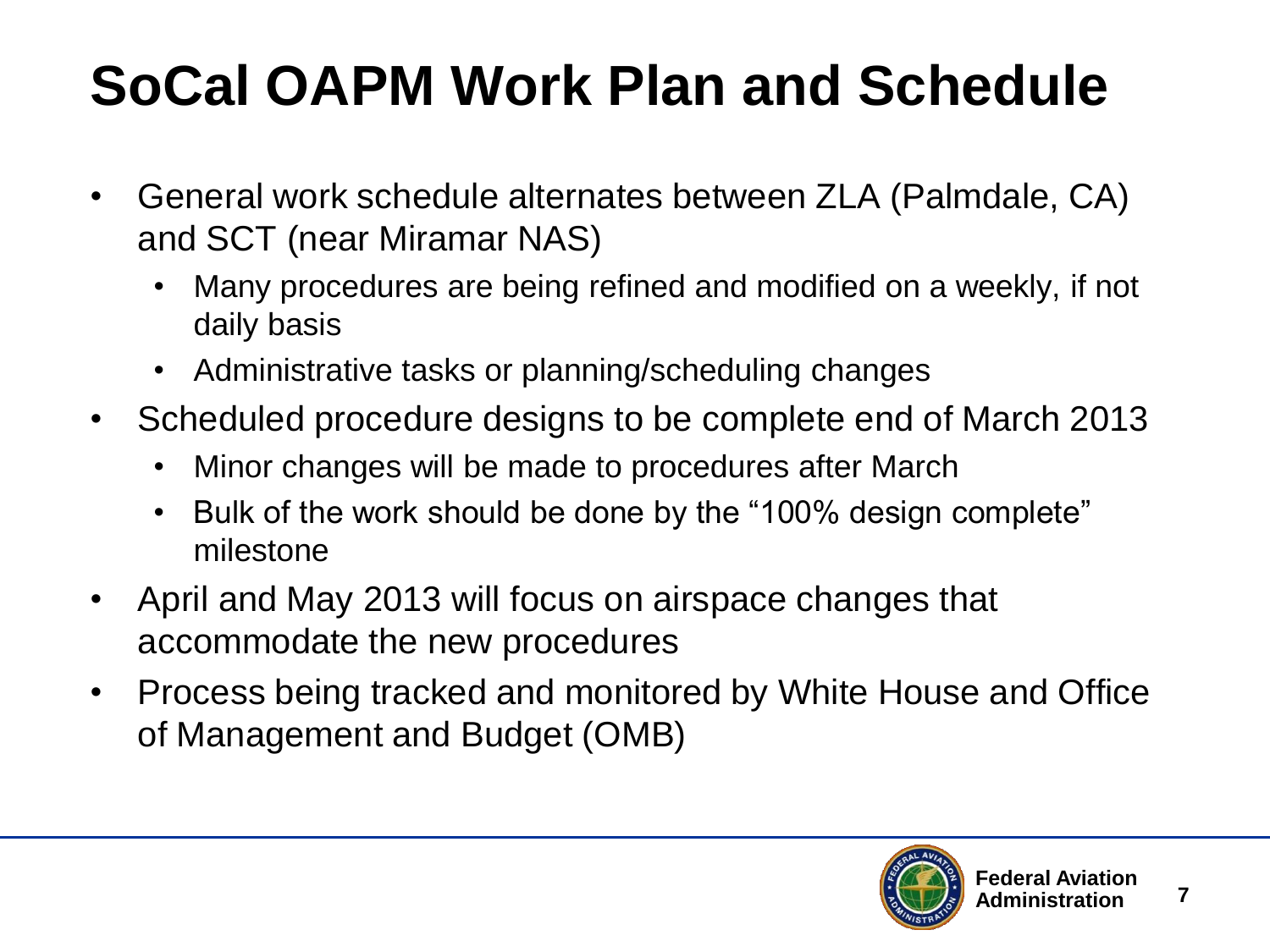# **SoCal OAPM Work Plan and Schedule**

- Industry partners on the SoCal project have been generous in their donation of simulator time for the new procedures to ensure flyability and efficiency
	- Many procedures have already been sim'd at least once, additional sims necessary on updated designs
	- Due to the variety of aircraft that will be flying the new procedures, multiple sims of a route are needed
- Human-In-The-Loop Simulations (HITLs) will be conducted to ensure operational feasibility
	- Likely to occur in April and June 2013

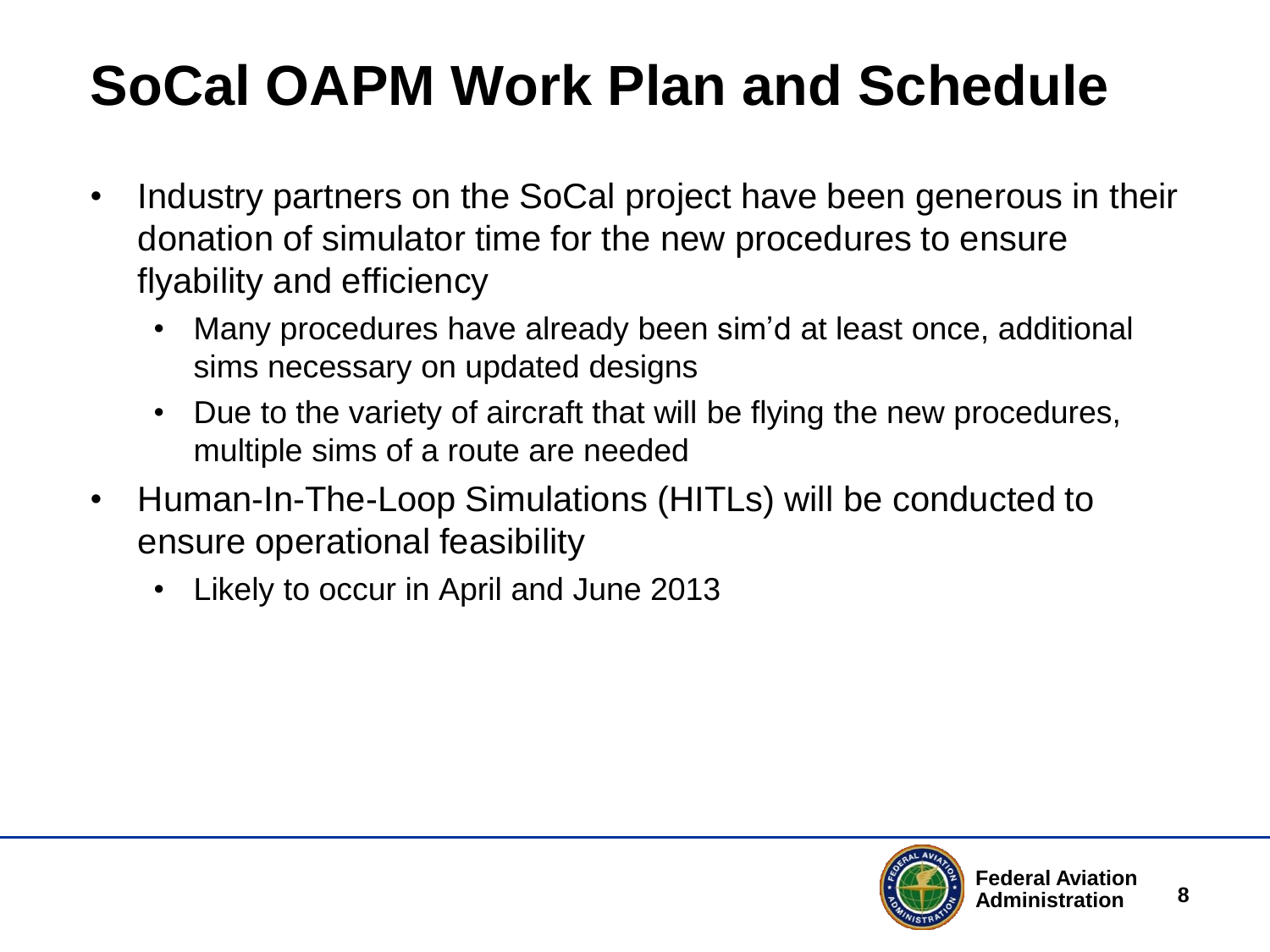#### **Outreach**

- Design Team meetings are scheduled for each milestone in the Design and Procedure Development phase :
	- 25% Milestone: December 11, 2012
	- 50% Milestone: February 12, 2013
	- 75% Milestone: April 9, 2013
	- 90% Milestone: June 11, 2013
	- 100% Milestone: June 25, 2013
- The schedule is dynamic with frequent refinement

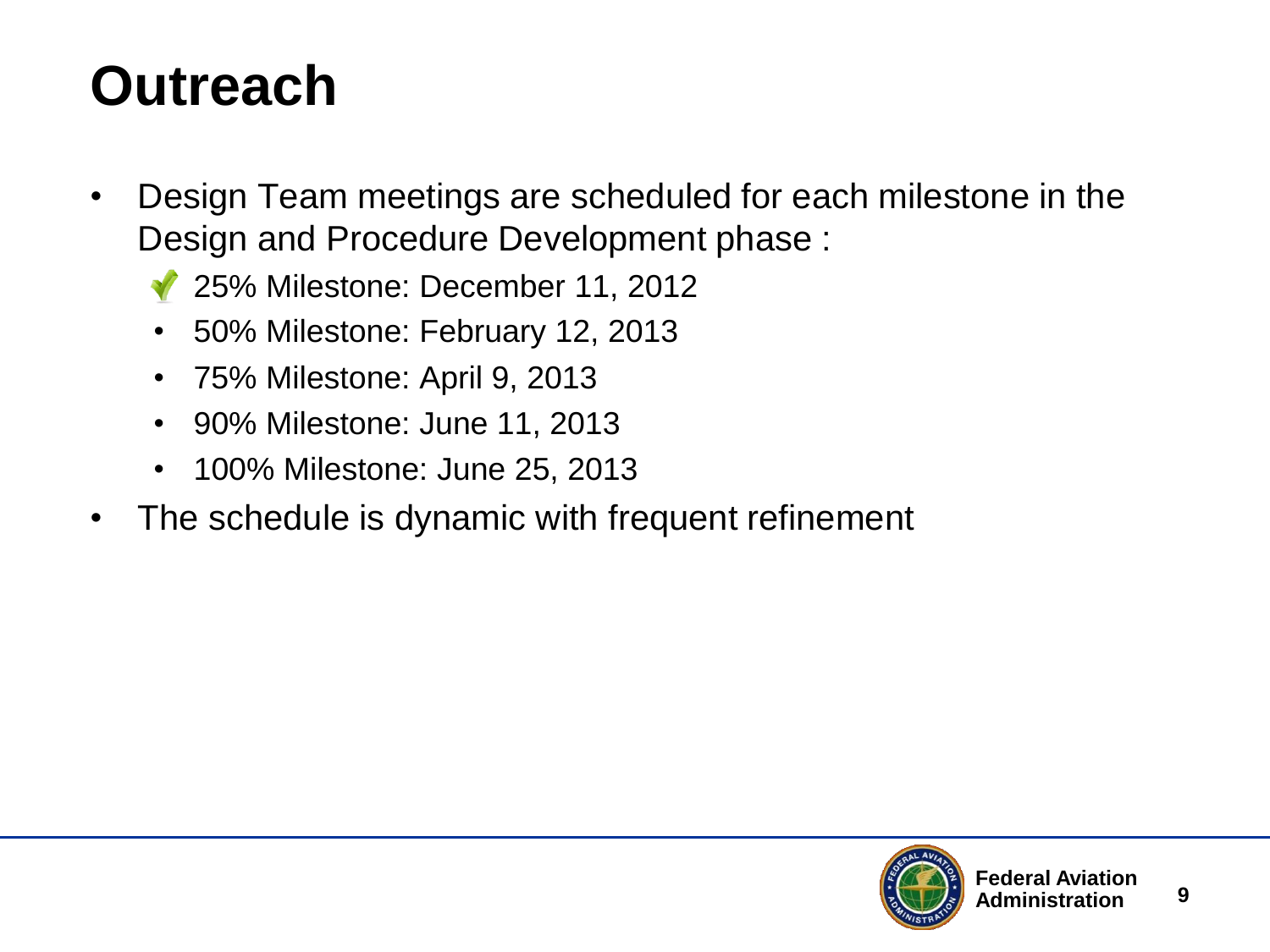### **Items Worked to Date**

- 43 departure and arrival procedures have been analyzed
- Procedures to 15 airports have been discussed and are under development
- Airspace changes between NTD (Pt Magoo NAS) and SCT have been negotiated and tentatively approved
- Some airspace changes between ZLA sectors have been recommended and tentatively approved
- Flight sims have been conducted on several LAX and San Diego (SAN) arrival procedures
	- Flight sims on some arrival procedures indicated that descents were non-optimal
	- Changes to some arrival procedure designs into SAN have been incorporated based on these sim results